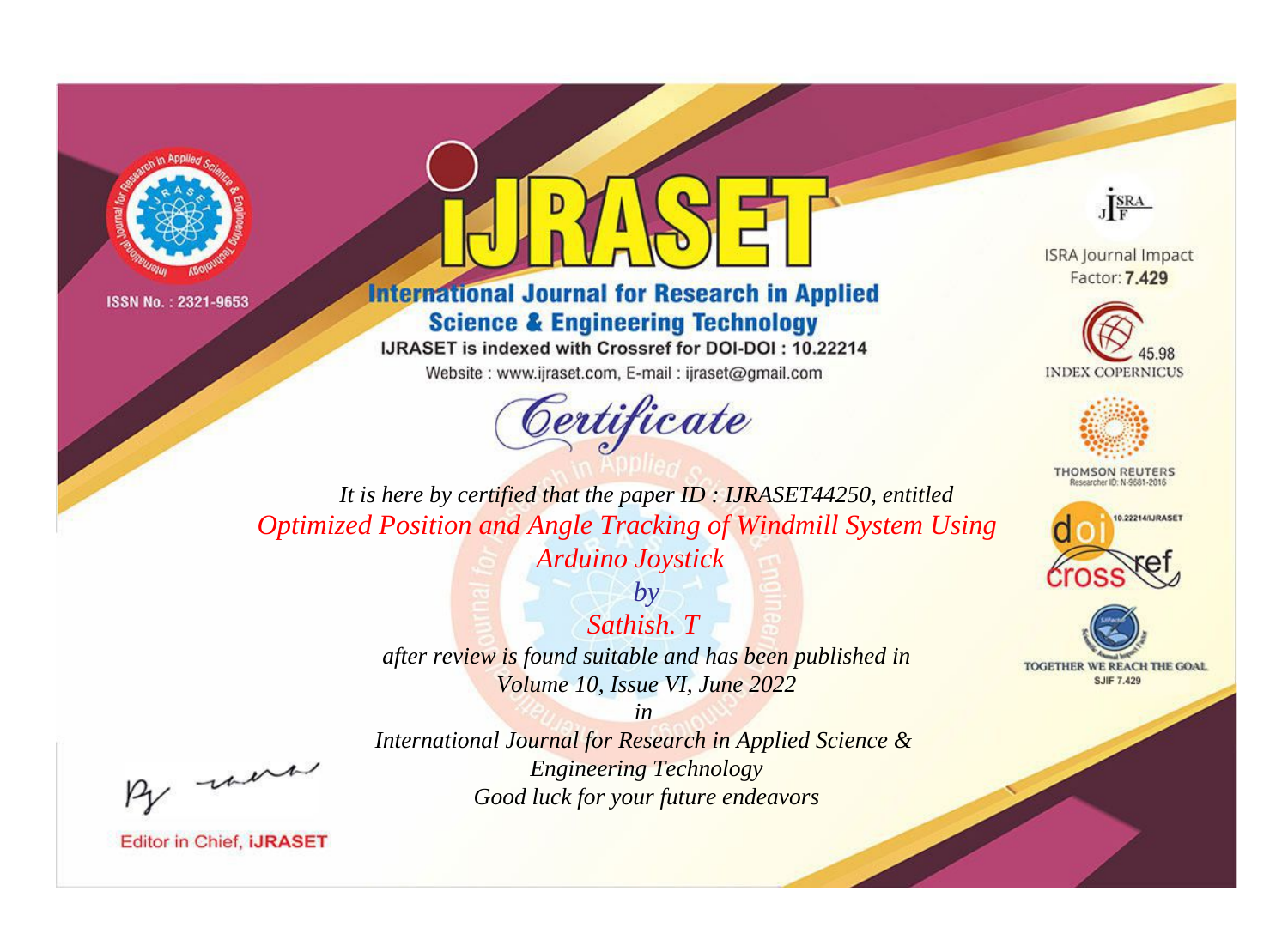



**International Journal for Research in Applied Science & Engineering Technology** 

IJRASET is indexed with Crossref for DOI-DOI: 10.22214

Website: www.ijraset.com, E-mail: ijraset@gmail.com



JERA

**ISRA Journal Impact** Factor: 7.429





**THOMSON REUTERS** 



TOGETHER WE REACH THE GOAL **SJIF 7.429** 

It is here by certified that the paper ID: IJRASET44250, entitled **Optimized Position and Angle Tracking of Windmill System Using Arduino Joystick** 

> $by$  $U$ <sub>mesh</sub> $M$ after review is found suitable and has been published in Volume 10, Issue VI, June 2022

were

International Journal for Research in Applied Science & **Engineering Technology** Good luck for your future endeavors

 $in$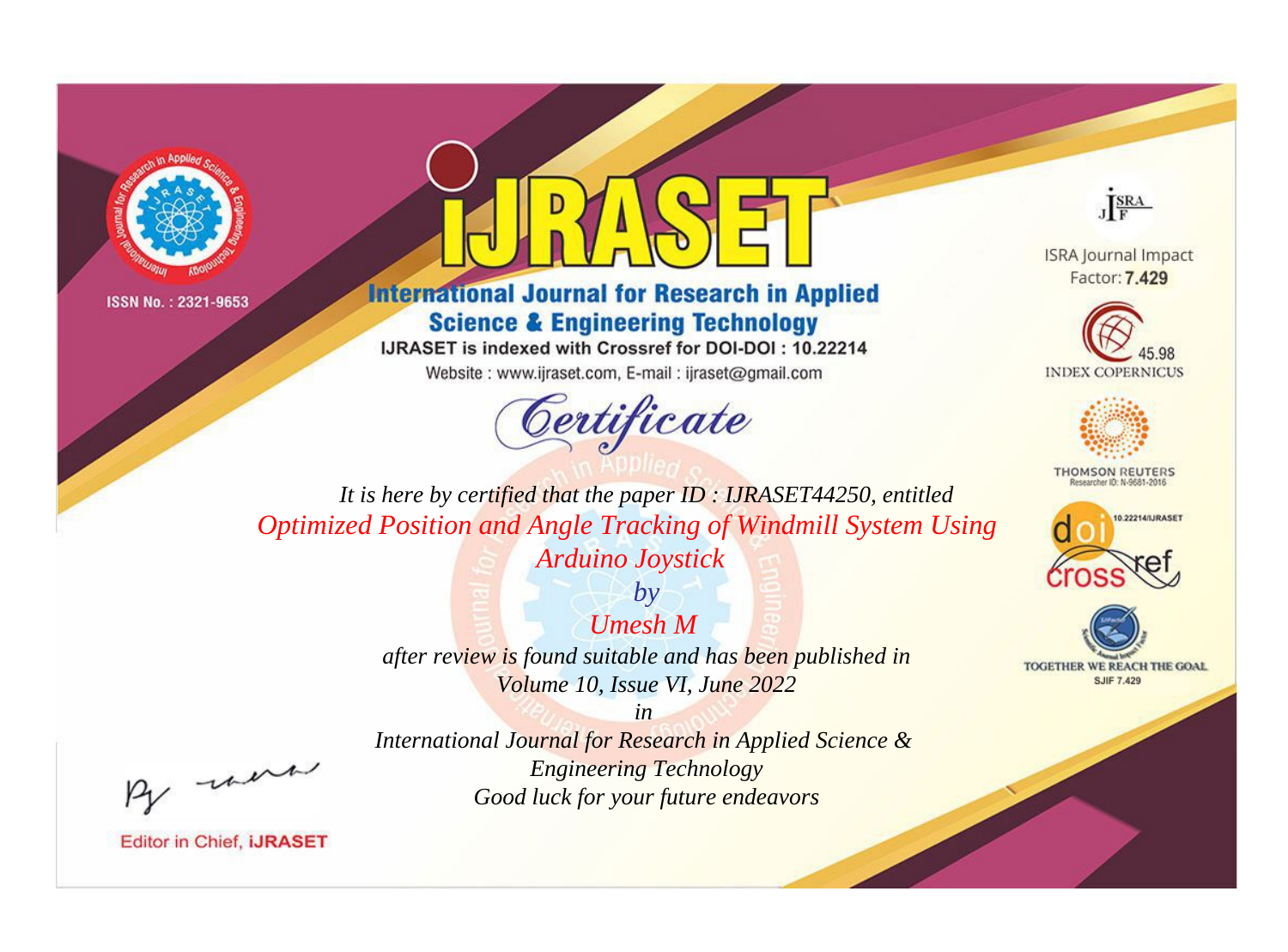



**International Journal for Research in Applied Science & Engineering Technology** 

IJRASET is indexed with Crossref for DOI-DOI: 10.22214

Website: www.ijraset.com, E-mail: ijraset@gmail.com



JERA

**ISRA Journal Impact** Factor: 7.429





**THOMSON REUTERS** 



TOGETHER WE REACH THE GOAL **SJIF 7.429** 

*It is here by certified that the paper ID : IJRASET44250, entitled Optimized Position and Angle Tracking of Windmill System Using Arduino Joystick*

> *by Vidhyasagar N after review is found suitable and has been published in Volume 10, Issue VI, June 2022*

> > *in*

, un

*International Journal for Research in Applied Science & Engineering Technology Good luck for your future endeavors*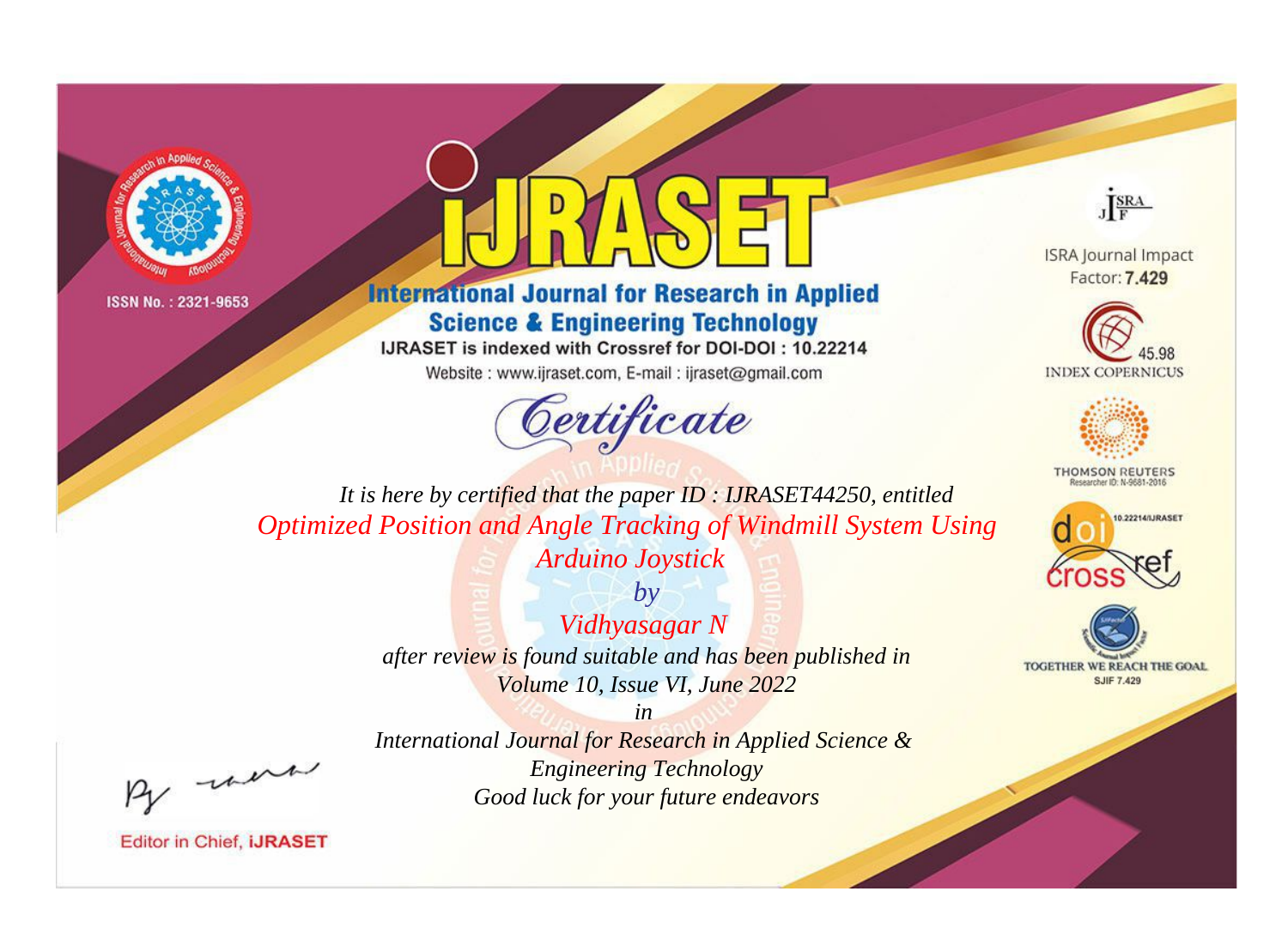



**International Journal for Research in Applied Science & Engineering Technology** 

IJRASET is indexed with Crossref for DOI-DOI: 10.22214

Website: www.ijraset.com, E-mail: ijraset@gmail.com



JERA

**ISRA Journal Impact** Factor: 7.429





**THOMSON REUTERS** 



TOGETHER WE REACH THE GOAL **SJIF 7.429** 

It is here by certified that the paper ID: IJRASET44250, entitled **Optimized Position and Angle Tracking of Windmill System Using Arduino Joystick** 

> $b\nu$ **Sharath Kumar, R** after review is found suitable and has been published in Volume 10, Issue VI, June 2022

were

International Journal for Research in Applied Science & **Engineering Technology** Good luck for your future endeavors

 $in$